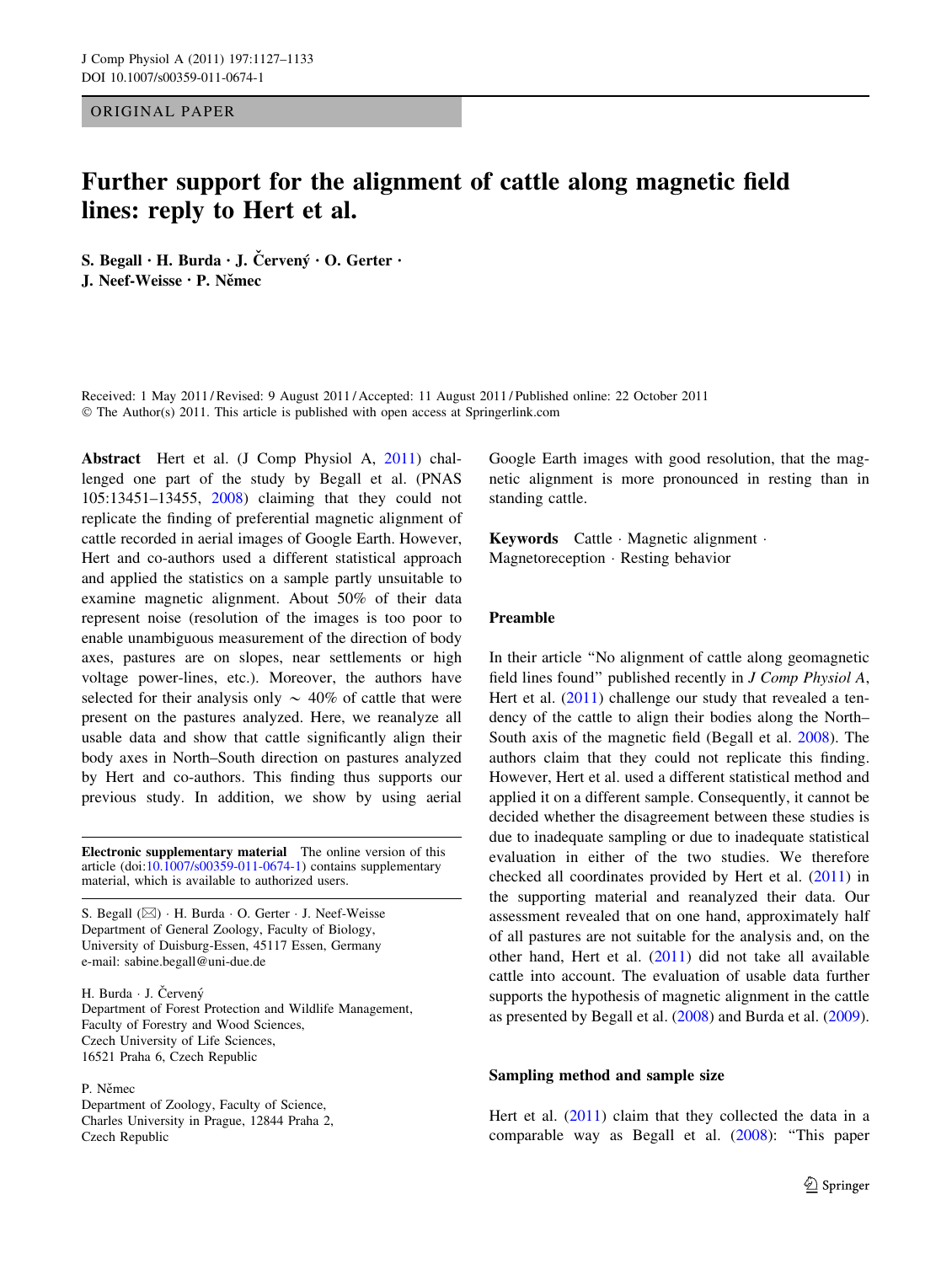presents a study of the body orientation of domestic cattle on free pastures in several European states, based on the Google satellite photographs. In sum, 232 herds with 3,412 individuals were evaluated…. In accordance with the way chosen in Begall et al. ([2008\)](#page-6-0), only animals on pastures located in horizontal areas sufficiently apart from communications and other disturbing arrangements were included in the data. No data used for evaluation overlap…''. However, on checking the coordinates provided by Hert et al. in the supporting material, it is proved that their claim must be rectified.

Coordinates are given for 214 (not for 232) herds, 11 of them are duplicates (i.e. they are given twice), 25 herds are under or in close vicinity  $(<150$  m, cf. Burda et al. [2009\)](#page-6-0) to power lines, at least nine pastures are on slopes of more than 10% elevation (which equals approximately  $6^{\circ}$ ), at least 16 herds are on the feeder/water or on a track (noticeable by a beaten path, cattle walking in a relatively narrow row, and heading to or from a settlement or to a feeder). On 20 localities there are no herds at all, or hay bales or sheep were misinterpreted as cattle, 11 herds are on backyards or close to settlements or communications  $\langle$  <25 m, i.e. about 10 "cow lengths"), 80 coordinates (i.e., 80 herds) refer to Google Earth satellite photographs that have a resolution too poor (with a pixel length of  $>50$  cm) to enable unambiguous determination of the body axes (notably, most of them belong to the second part of the coordinate list). In many cases, the reasons disqualifying herds from evaluation combine so that altogether 110 out of 214 given locations are useless and only 104 (i.e., less than 50%) are usable for evaluation, of these 80 are fully and 24 only partly useful (cf. Table S1 in the supporting material to the present paper). Obviously, the authors also measured the cattle whose body orientation cannot be unambiguously recognized or even other objects representing noise.

These 104 herds usable for evaluation contain 3,830 individuals altogether. In addition, we counted 2,481 individuals in 34 more herds at the coordinates containing photographs, which were not suitable for evaluation but where the individual cattle could still be recognized. Extrapolating the average herd size of 40 animals (6,311 cattle on 158 pastures) on 214 herds, allegedly evaluated by Hert et al.  $(2011)$  $(2011)$ , we would expect that they measured about 8,560 individuals. Yet they have evaluated only 3,412 individuals. This discrepancy raises the question: according to which criteria Hert et al. [\(2011](#page-6-0)) have chosen only 40% of the available individuals and ignored 60% of them?

# Reanalysis and reinterpretation of the original data

Hert et al. [\(2011](#page-6-0)) analyzed the distribution of the body axes in a sample of 3,412 cows and of mean values of altogether 220 herds divided into two groups. They deduce that there is no North–South alignment apparent in axial data. Besides the fact that only 104 out of those 220 herds were (partly) suitable for measurement, the authors ignore two important details. First, the Z test they performed has rejected uniform distribution, i.e. random orientation of cows' body axes, at least for the subset of data called Group II. Second, judged from the figures 1b and 2b in their paper, cow orientation is biased towards North–South rather than East–West. This discrepancy between the data and the authors' interpretation urged us to recalculate their data using Rayleigh's uniformity test and the V-test (Batschelet [1981](#page-6-0); Mardia and Jupp [2000](#page-6-0)). We copy-pasted their measurements provided in the supplementary material to Oriana and ran the tests. Strikingly, the Rayleigh's test revealed non-uniform distribution of body-axes of individual cows (total set) and a significant bias towards approximately North–South (Fig. [1](#page-2-0)). Moreover, the 95% confidence interval for mean axis contains the North. The same is true for Group II, where significance is even higher (Fig. [1\)](#page-2-0). The subset Group I was random. The V-test (a variant of the Rayleigh's uniformity test testing an alternative hypothesis that the distribution is a non-uniform one with a specified mean direction) confirmed that the mean axis does not significantly deviate from North  $(p = 0.995$  for the total sample and  $p = 1$  for Group II). The Rayleigh test of the authors' data for the herds of Group II also suggests North–South alignment (mean axial vector  $\mu = 7^{\circ}/187^{\circ}$ ,  $p = 0.064$ ).

Vector data based on cows with recognized head positions (Fig. [4](#page-5-0) in Hert et al. [2011\)](#page-6-0) are potentially more challenging, although they are not directly comparable with the data published by Begall et al. [\(2008](#page-6-0)). Cattle orientation in this data subset is significantly biased to the West. As the authors admit, these data were also used for axial statistics (see above). However, the axial analysis of the total dataset revealed a northward rather than a westward bias, which implies that the westward bias of the vector data has to be due to inadequate sampling, i.e. the subsample of cows with recognized head position was not representative of the whole sample.

How such bias may come about? We suggest the following explanation: head and rear are well recognizable only in lying and standing animals but not in grazing animals. In grazing animals (with their head sunken), the vector direction can be recognized unambiguously according to the shadow––however, this can be seen in cows standing more or less perpendicular to the sun only, not in cows standing parallel to the sun. Thus selection of cows with a recognizable head can easily result in a sampling bias in which the grazing cows standing parallel to the sun will be regarded as animals, in which the vector direction cannot be recognized, and thus they will be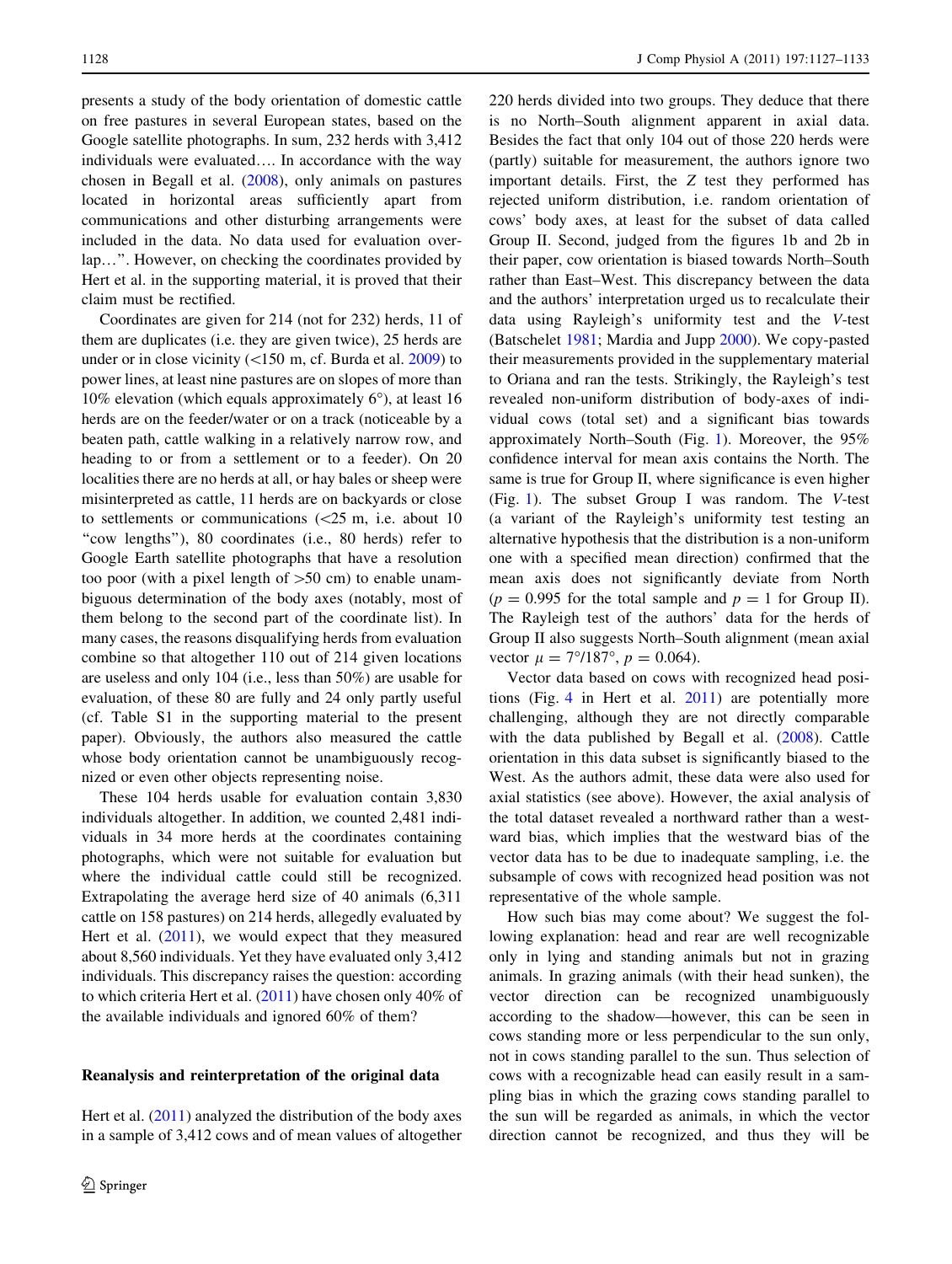<span id="page-2-0"></span>

Fig. 1 Circular histograms showing the distribution of body axes of individual cows measured by Hert et al. ([2011](#page-6-0)) (a) total data set (mean axis 170°/350°,  $r = 0.032$ ,  $Z = 3.49$ ,  $p = 0.03$ ,  $n = 3.437$ \*), (**b**) subset Group II (mean axis  $179^{\circ}/359^{\circ}$ ,  $r = 0.064$ ,  $Z = 7.269$ ,  $p = 6.9 \times 10^{-4}$ ,  $n = 1,801^*$ ). Blue and red lines indicate the mean axis and 95% confidence intervals for the mean axis, respectively.

ignored. Provided more aerial images are taken from late morning till early afternoon (due to optimal light conditions) than in the early morning or late afternoon and provided the head end of the cows aligned in West–East direction will be better recognized (from their shadows), one can expect that these cows will be more represented in the sample than cows aligned North–South.

#### Reassessment of usable data

We measured the direction of body axis in 4,144 cattle of 122 ''usable'' herds from the sample of pastures, the coordinates of which were provided by Hert et al. [\(2011](#page-6-0)). The discrepancy to the above-stated numbers of usable data  $(n = 104$  herds; 3,830 individuals) is based on the fact that some of the coordinates did not lead to a single pasture but contained several neighboring pastures. We evaluated all these separate pastures individually and included all of them in the analysis.

First, we have analyzed axial orientation of cattle following the methods described by Begall et al. [\(2008](#page-6-0)), except for the fact that we now measured the direction of the body axis directly on the screen using the digital ruler of the Google Earth tools. Briefly, we calculated one mean vector/ herd to obtain statistically independent data and subsequently used second-order Rayleigh test to assess clustering of the mean axis bearings. This procedure clearly rejected random distribution, the mean herd axes were significantly clustered along the North–South axis (Fig. [2](#page-3-0)a, left column,

\*The sample sizes indicated by Hert et al. [\(2001\)](#page-6-0) do not match the number of axial data provided in their supplementary material. Copy and paste of the original data listed in the supplementary material resulted in a sample size difference of 25 cattle in subset Group II. Indication of the sample size for subset Group I did not differ from data set provided

and Table [1\)](#page-4-0). Subsequently, we ran the same test but with exclusion of those herds, in which body orientation of individual cattle did not reach level of significance (i.e., we considered only pastures where the Rayleigh test resulted in  $p\lt0.05$ ). To illustrate the effect of this procedure, we plotted all mean axis bearings and only significant mean axis bearings in circular diagrams for the same samples (Fig. [3\)](#page-4-0). Clustering of the significant mean herd axes along the North–South axis was even more pronounced (grand mean axis = 178°/358°,  $r = 0.385$ ,  $Z = 10.39$ ,  $p = 3 \times 10^{-5}$ ,  $n = 70$ ). These results are not significantly different from the results provided by Begall et al. ([2008\)](#page-6-0) and control data provided by Burda et al. ([2009\)](#page-6-0). Indeed, according to the Mardia-Watson-Wheeler test the distributions of the control data from Burda et al. ([2009\)](#page-6-0) and the ''usable'' data based on Hert et al.'s sampling did not deviate significantly  $(W = 4,437, p = 0.109;$  cf. Fig. [2](#page-3-0)a, b). Also, the mean vectors of both samples were not significantly different (Watson-Williams *F*-test:  $F = 1.008$ ;  $p = 0.317$ ).

Second, for the sake of comparability with the data published by Hert et al.  $(2011)$  $(2011)$ , we have also analyzed axial orientation of individual cattle (i.e. pooled data, neglecting the herds). The analysis of 4,144 individual cows resulted in even lower p-values and confirmed that individual cattle tend to align along approximately North–South axis (see Fig. [2](#page-3-0)a, right column, and Table [1](#page-4-0)).

Finally, we measured the orientation of the head direction in 887 cattle of 53 herds from images of good resolution enabling us to distinguish between head and rear and between lying ( $n = 459$ ) and standing ( $n = 428$ ) animals.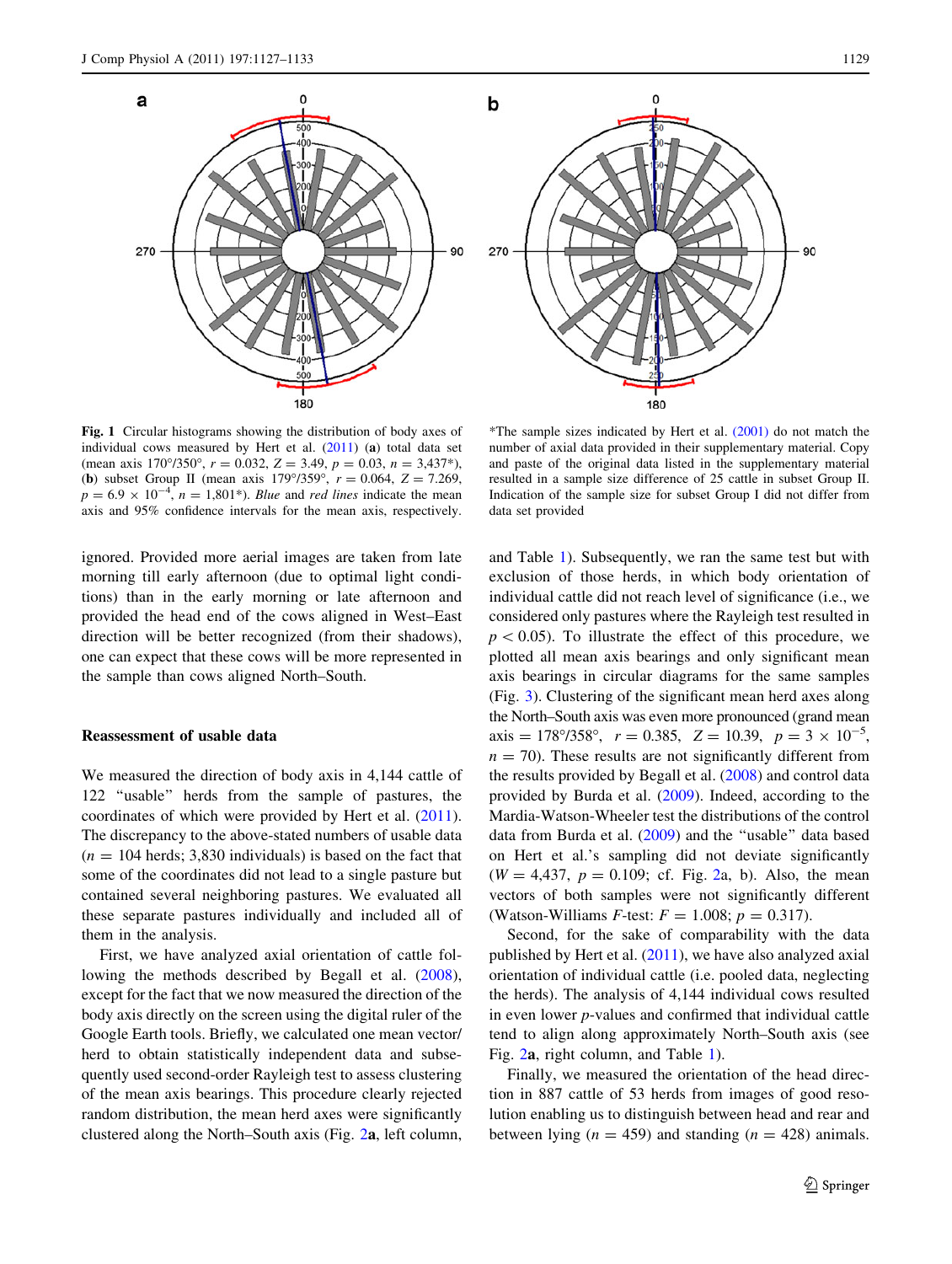<span id="page-3-0"></span>

Fig. 2 Circular analysis of the body axis orientation calculated over separate herds (left column) and over individuals (right column). Mean axes and 95% confidence intervals are indicated. a Axial body orientation of 4,144 cattle (sample based on coordinates of 122 European pastures provided by Hert et al. [2011\)](#page-6-0), b Axial body

orientation of 1,161 cattle from 111 European pastures used as control in the study by Burda et al. ([2009](#page-6-0)). c Axial body orientation of 459 lying individuals (sample based on coordinates of 48 European pastures with reasonably high resolution provided by Hert et al. [2011](#page-6-0)). See Table [1](#page-4-0) for supporting statistics

Of the examined herds, 11 herds contained only lying, 5 herds only standing and 37 herds both lying and standing animals. We considered grazing animals also as standing, yet only in cases when vector direction of all the animals on the pasture could be determined (see above for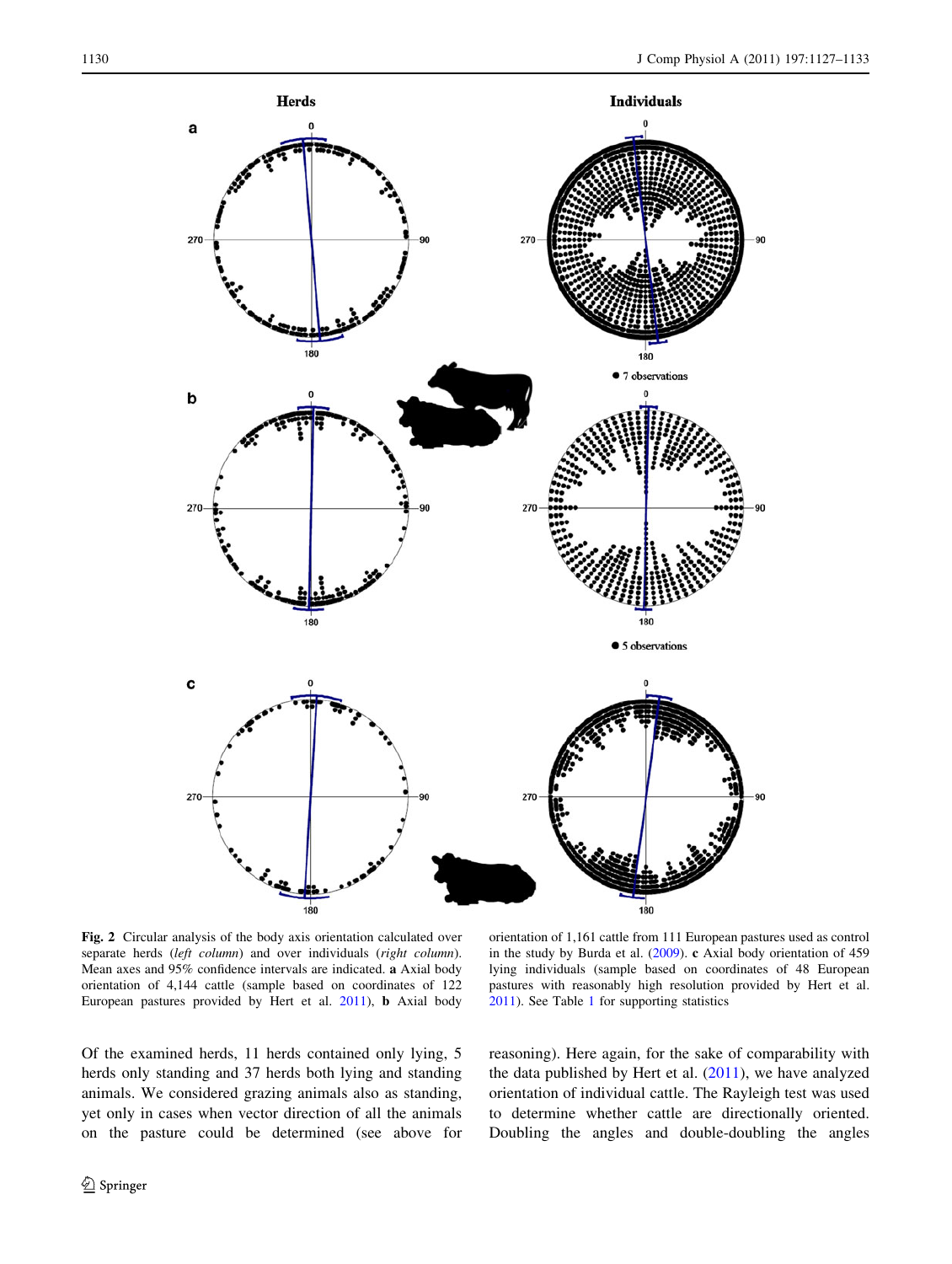<span id="page-4-0"></span>Table 1 Reanalysis of pastures at coordinates given in Hert et al. ([2011\)](#page-6-0)

| All animals               |                           | Lying animals           |                                    |
|---------------------------|---------------------------|-------------------------|------------------------------------|
| Means of herds            | Individuals               | Means of herds          | Individuals                        |
| 122                       | 4.144                     | 48                      | 459                                |
| $175^{\circ}/355^{\circ}$ | $173^{\circ}/353^{\circ}$ | $3^{\circ}/183^{\circ}$ | $8^{\circ}/188^{\circ}$            |
| 0.269                     | 0.129                     | 0.39                    | 0.266                              |
| $46^{\circ}$              | $58^{\circ}$              | $39^\circ$              | $47^\circ$                         |
| 8.855                     | 69.384                    | 7.302                   | 31.417                             |
| $1.43 \times 10^{-4}$     | $<$ 10 <sup>-12</sup>     | $5.41 \times 10^{-4}$   | $<$ 10 <sup><math>-12</math></sup> |
|                           |                           |                         |                                    |

Mean vectors refer to axial data analysis and are given as  $XX^{\circ}/XX^{\circ} \pm 180^{\circ}$ 





Fig. 3 Axial vector analysis of the body axis orientation calculated over separate herds. The directions of each vector pair represent the axial mean  $(XX^{\circ}/XX^{\circ} \pm 180^{\circ})$  of a single herd. The vector length indicates the (non-)uniformity of the herd data, i.e. the longer the vector, the more closely the individual body axes are clustered around the

mean. Red arrows indicate grand mean axial vectors. a, b Reanalyzed data from pastures found at coordinates sampled by Hert et al. [\(2011](#page-6-0)); c, d control from Burda et al. ([2009\)](#page-6-0). While in a and c all mean values were taken into account irrespective of vector lengths, b and d contain only significant mean values  $(p<0.05)$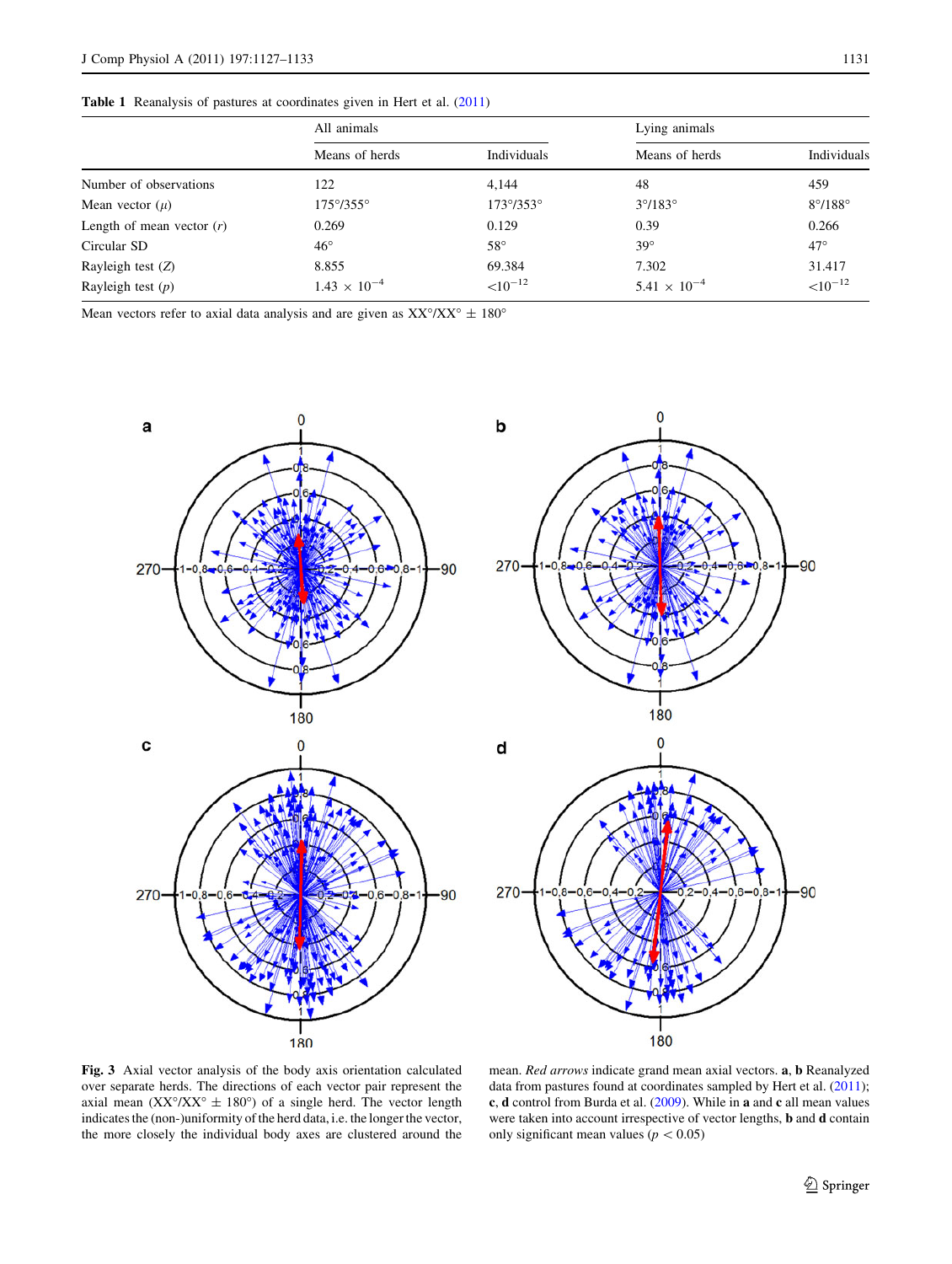<span id="page-5-0"></span>

Fig. 4 Circular analysis of the angular body orientation calculated over individuals with recognized head position (sample based on coordinates of 53 European pastures with a reasonably high resolution provided by Hert et al. [2011](#page-6-0)). a herds with standing and lying cattle; b only lying animals; c only standing animals. Double-headed arrows indicate bimodal distributions ( $r<sub>bimodal</sub> > r<sub>unimodal</sub>$ ). The lengths of the arrows are proportional to the mean vector lengths r, which provides a measure of the degree of clustering in the distribution of the

the Rayleigh test; the arrows exceeding these circles indicate significant directional orientation. Supporting statistics: a total data set: mean vector =  $11^{\circ}/191^{\circ}$ ,  $r = 0.252$ ,  $p < 10^{-6}$ ,  $n = 887$ , **b** lying animals: mean vector =  $8^{\circ}/188^{\circ}$ ,  $r = 0.265$ ,  $p < 10^{-6}$ ,  $n = 459$ , c standing/grazing animals: mean vector =  $171^{\circ}/351^{\circ}$ ,  $r = 0.203$ ,  $p < 10^{-6}$ ,  $n = 428$ )

techniques (Batschelet [1981\)](#page-6-0) were used to test for bimodal and quadrimodal distribution, respectively. The total data set as well as subsets of lying and standing/grazing animals exhibited bimodal distribution––cattle preferentially point their heads in either approximately northern or southern directions (see Fig. 4). Notably, the analyses of both angular (Fig. 4) and axial data (Fig. [2](#page-3-0)c, Table [1](#page-4-0)) show that alignment is more pronounced in lying than in standing/ grazing cows. This finding is in line with the expectation that magnetic alignment should be displayed particularly by relaxing animals, when other factors influencing postural orientation are of less importance.

#### Individual cattle and the herding effect

Although the analysis of individual cows reveals clear alignment, we still advise caution while ignoring the influence of herding. Cows belonging to one specific herd are definitively not statistically independent entities. Individual cows do not behave independently of each other when being within a herd (Sárová et al.  $2010$ ). They are social animals that must synchronize the direction of their movement to secure effective grazing and/or coordinated escape, to avoid collisions with neighbors, to stay in contact, etc. The "leading cow" effect is well known to ranchers, behavioral biologists, and nature observers. Treating individuals as independent data points may significantly bias the results,

particularly when herds of different sizes are evaluated (e.g., a single large herd that, by chance, faces a strong wind or intentionally moves in a certain direction may significantly influence an output of statistical analysis). It should be pointed out that the size of herds analyzed by Hert et al. [\(2011](#page-6-0)) ranged from 10 (3 in one case) to almost 150 cattle. The most frequent size of the herd (11–20 cattle) was represented 47 times. The total of about 700 cows in 47 herds is, however, outweighed by just the six largest herds in the sample. As noted above, the sample included herds on tracks, under power lines, on slopes, etc. It is certainly interesting to mention in this context, that three out of these six largest herds were not suitable for testing of the hypothesis of magnetic alignment (images of two herds were at very poor resolution, one pasture was under high voltage power lines, and one herd was on a way to a water hole—cf. coordinates 20, 100, 195 in the Table S1 in Supplementary material).Taken together, Hert et al.'s claim that ''method with individual animals chosen as basic unit is certainly more immune against unintentional bias'' is not tenable.

bearings. The inner dashed circles mark the 5% significance border of

# Data interpretation: the "gap hypothesis"

Hert and colleagues admit that the axial data of individual cows of Group II (Fig. [2b](#page-3-0) in Hert et al. [2011](#page-6-0)) have a non-random distribution (see detailed discussion above).